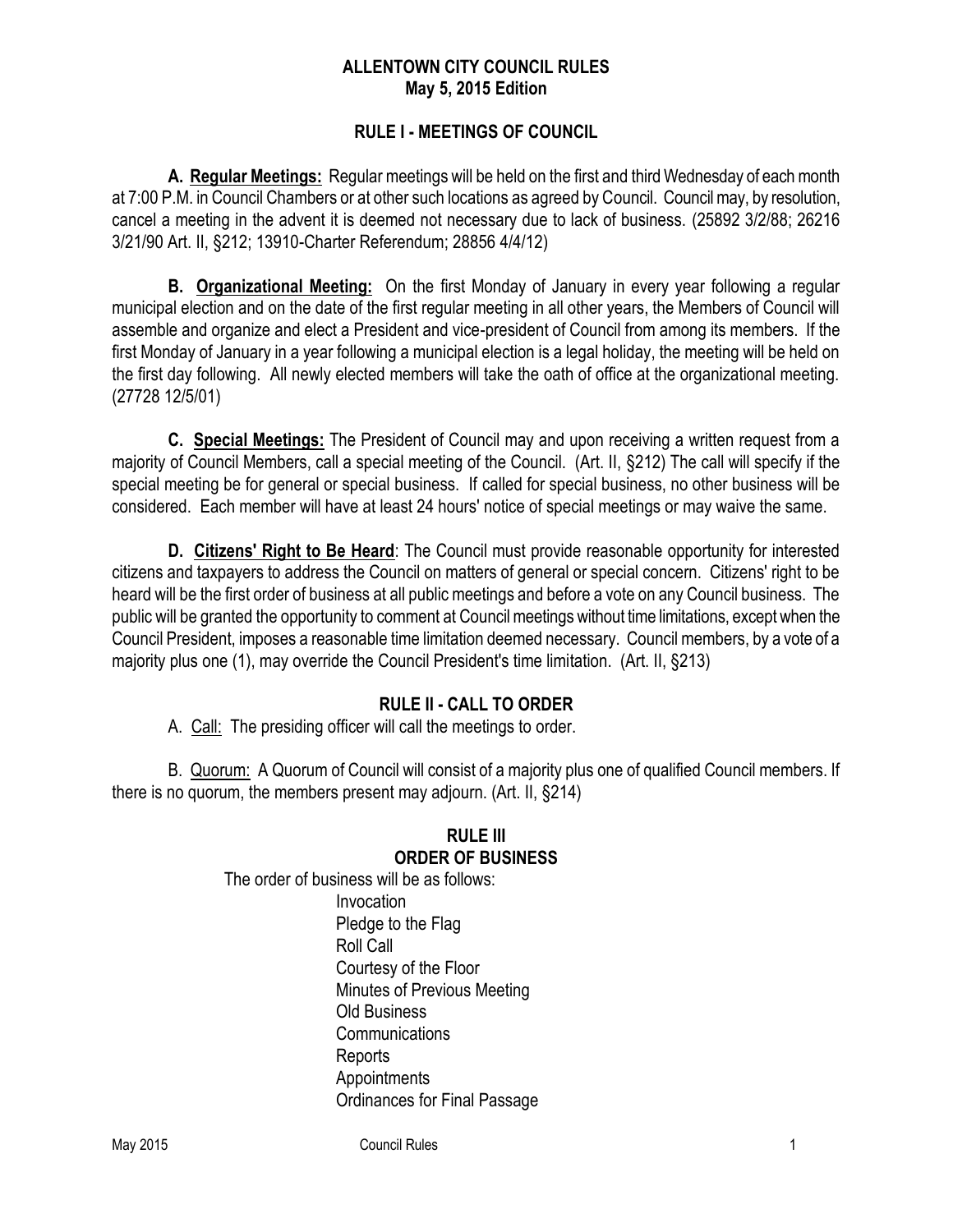#### Resolutions for Final Passage Ordinances for Introduction Resolutions for Introduction New Business Good and Welfare Adjournment (24831 2/18/81; 25050 7/7/82; 26940 9/21/94; Art. II, §213; *285774/1/09; 29009 5/21/14)*

# **RULE IV - AGENDA**

**A. Submitting Agenda Items:** Any Resolution, Ordinance, or other agenda items, upon introduction by the Administration and, in the case of introduction by Council with the sponsorship of at least two (2) Members of Council or after consideration by Committee, will be considered by Council, if it is submitted in written form to the City Clerk's Office no later than 4:00 P.M., eight days, preceding the day of the Council meeting, except in the case of special meetings.

**B. Repetitive Legislation:** Sponsorship of three members of Council will be required when the proposed legislative agenda item is substantially the same as an item which has been acted on within a twoyear time period. The President of Council will make the determination as to whether the legislation is substantially the same before the item is placed on Council's agenda. Four (4) members of Council may overrule the President's determination at the next regularly scheduled Council meeting.

**C. Preparation of Agenda:** Under the direction of the President, the City Clerk will prepare and make available to the Mayor, all Members of Council, and any interested person, no later than the day preceding the Council meeting, an agenda which includes copies of all Resolutions and Ordinances submitted in accordance with Section A and B of this Rule. The City should make use of the City website to post the agenda and to email the agenda to those that have requested so with the Clerk's Office. (26941 9/21/94; 28577 5/6/09)

## **RULE V - LEGISLATION**

**A. General:** All legislation of Council will be by Resolution or Ordinance. Every Ordinance passed by Council will be signed by the President of Council and attested to by the City Clerk.

**B. Numbered:** All proposed Ordinances and Resolutions presented to Council will be written or typewritten and numbered serially for the calendar year.

**C. Introduction:** An Ordinance or Resolution may be introduced by the Administration or by any two members Council. The title of all bills and resolutions shall be read into the record. A complete copy of every bill or resolution shall be available for public inspection at the City Clerk's Office during regular office hours. (26383 2/20/91; Article II, §217; *5/21/14 29009* )

**D. Form of an Ordinance:** Every ordinance will have a title clearly expressing its subject and every ordinance will contain only one subject. (Art. II, §216).

**E. Amendments:** Ordinances will not be altered or amended on their passage so as to change their original purpose.

**F. Final Passage of Ordinances:** A minimum of fourteen (14) days must intervene between introduction and passage of an ordinance unless Council finds and declares a public emergency posing a sudden, clear and present danger to life or property. However, Council may, by the affirmative vote of six (6) of

May 2015 **Council Rules** 2008 **Council Rules** 2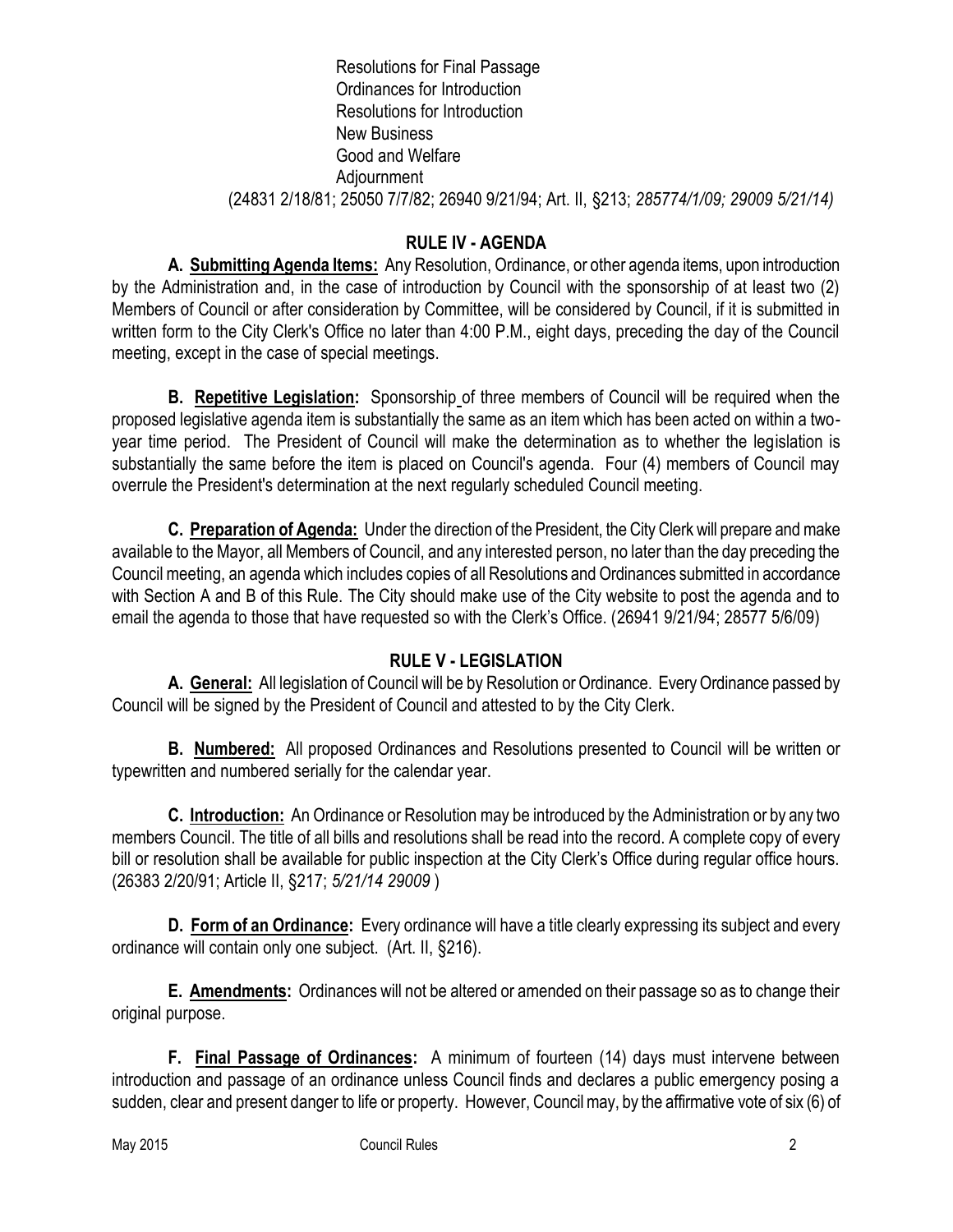its seven (7) members, reduce or eliminate the fourteen (14) day period between introduction and passage of any ordinance. (Art. II, §218)

**G. Effective Date of Legislation:** Subject to the provisions of Section 221, Submission to Mayor and Veto Power, every adopted ordinance, except emergency legislation, will become effective at the expiration of thirty (30) days after passage by Council and approval by the Mayor, or repassage by Council over the Mayor's veto, or at a date specified therein, but not less than ten (10) days after adoption. (Art. II, §219)

**H. Emergency Ordinance:** An emergency ordinance may be adopted to meet a public emergency posing a sudden, clear and present danger to life or property. An emergency ordinance will be introduced in the form and manner prescribed for an ordinance generally, except that it will be plainly designated as an emergency ordinance and will describe in clear and specific terms the nature of the emergency. Every emergency ordinance will automatically stand repealed as of the ninety-first (s) day following the date on which it was adopted, but this will not prevent reenactment of the ordinance if the emergency still exists. (Art. II, §220)

#### **I. Submission to Mayor and Veto Power:**

1. Before any ordinance takes effect, it must first be submitted, to the Mayor, for approval. The Mayor will sign the ordinance within ten (10) days if approved (except in the case of budget or levy ordinances which shall be five days), but if not, will return it to Council stating objections in a written message. Council may, at its next meeting, reconsider the ordinance and may pass it over the Mayor's veto by the affirmative vote of five (5) members of City Council. (Art. II, §221)

2. If the Mayor fails, within ten (10) days after any ordinance is submitted to him, to sign the ordinance and/or return it to Council, such ordinances will be considered adopted at the expiration of the ten (10) day period. (Art. II, §221)

3. The veto power of the Mayor will not apply to ordinances adopted by initiative or referendum. (Art. II, §221)

#### **RULE VI ELECTION AND REMOVAL OF PRESIDENT AND VICE PRESIDENT**

## A. Election of the President and Vice President of Council

Council will elect a President and Vice President at its organizational meeting. The prospective nominees for President and Vice President must submit a memo to the Clerk's Office indicating the office they seek to secure no later than 4:00 PM on the Tuesday preceding the second regular Council Meeting in December. At this meeting, the Clerk shall in a random fashion, by lottery, determine the voting order of the prospective nominees for each position that will take place at Council's organizational meeting.

One week prior to the Council Meeting at which a vote is to be taken on the election of a President and Vice President, nominees who have previously declared their candidacy shall submit a memo to the City Clerk's office restating their intention of the office they plan to seek, their goals and vision for the ensuing year, past achievements and any other information they might find useful to secure their election. This memo will be public and be published as part of the agenda for the Council meeting at which the election takes place.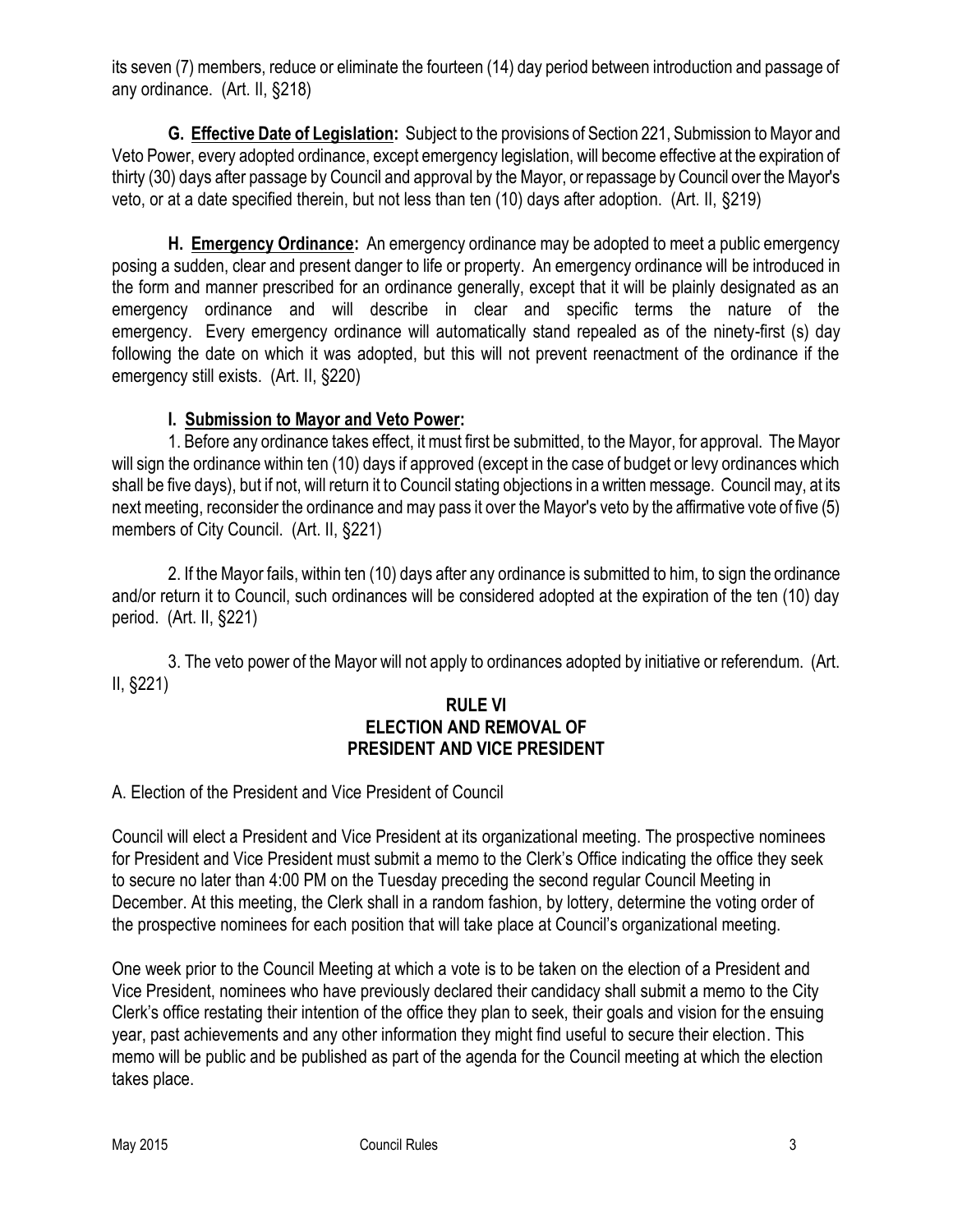At the organizational meeting, the President (or Acting President) will call for a vote on the prospective candidates for each position in the order that has been randomly determined. The vote for the President shall be first, followed by the vote for Vice President. Nominations will be limited to those Councilpersons that have submitted a memo outlining their intentions and only for the office they so indicated. If there have been no candidates for Vice President, Council shall vote for Vice President on the basis of the requests to be elected President, provided the potential candidate desires such office.

The first nominee to secure a majority of affirmative votes shall be elected. If no Councilperson that has submitted a memo to Council has secured the nomination for President or Vice President by a majority vote, a revote shall be taken and shall be in the same order unless a nominee removes their name for consideration.

If a Councilperson is not able to attend such meeting, they may participate in the election of the president by phone. (26643 10/21/92; 28613 8/5/09)

**B. Removal:** The Council may call for a vote to remove a President or Vice-President and elect a new President or Vice-President by a Resolution passed at a regular Council meeting, declaring that such a removal and election will be voted upon at the next regular Council meeting and if passed by the affirmative vote of five (5) members of Council. The Resolution will take effect immediately. (25576 12/18/85)

## **RULE VII - PRESIDING OFFICER**

**A. President:** The Presiding Officer will be the President. The Vice-President will be the Presiding Officer in the absence of the President.

**B. Questions of Procedure:** The Presiding Officer will have general supervision of the meeting and decide all questions of procedure, subject to appeal by any two (2) Members. If such an appeal is made, a vote is required and the President's decision may be overruled by a majority vote of the Councilpersons present.

**C. Privilege of the Floor:** Members and others given the privilege of the floor will address the Presiding Officer. The Presiding Officer will extend the courtesy to the Councilperson(s) responsible for introducing legislation the opportunity to speak first. Each member will have the right to speak twice on any subject. No Member will be allowed to speak more than twice on any subject without permission of the Presiding Officer. No Member will speak more than three (3) times on the question without the unanimous consent of all the Members present. (26980 12/21/94)

Privilege of the Floor will not be extended for personal insults or personal attacks on any individual, name calling or other behavior that is inconsistent with the purpose and intent of conducting official business.

When given Privilege of the Floor, please state your name and address. All remarks must be directed towards the presiding officer or council as a body; not a particular Council member or elected official, the audience or city staff. Unless otherwise determined, individuals shall have three minutes to address council and individuals representing a bona-fide group shall have five minutes. (27472 2/17/99; *29009 5/21/14*)

**D. Referral to Committee:** At the meeting in which any Ordinance first appears upon the agenda, after discussion as set forth heretofore, the Presiding Officer will commit said Ordinance to the appropriate committee. At the meeting in which any Resolution or other matter first appears upon the agenda it will be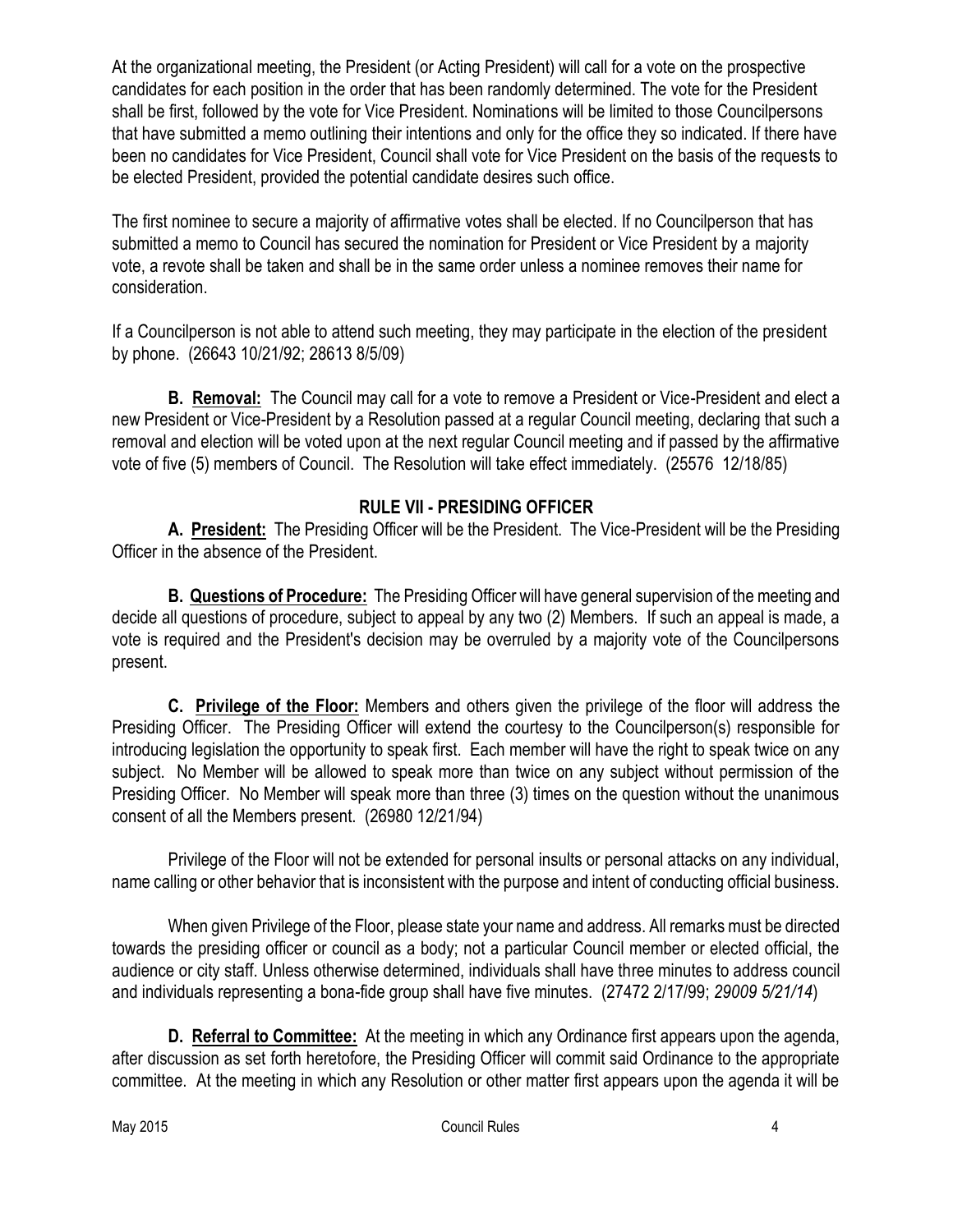acted upon by Council at that meeting unless the Presiding Officer, or the Council, by a majority vote commits such matters to the appropriate committee.

Public comment will be taken on bills or resolutions on introduction prior to any action to refer the bills to committee. (*5/21/14 29009)*

**E. Debate:** The Presiding Officer may participate in debate without leaving his chair.

**F. Citizen Participation during Council Meetings:** Citizens wishing to address council at its regular meetings may do so under Courtesy of the Floor, and Bills and Resolutions on introduction and final passage.

**Courtesy of the Floor:** Courtesy of the Floor is extended to individuals wishing to address an item that is not on council's agenda that is relevant to the operation of city government.

Please state your name and address at the podium. All remarks must be directed towards the presiding officer or council as a body; not a particular Council member or elected official, the audience or city staff. Unless otherwise determined, individuals shall have three minutes to address council and individuals representing a bona-fide group shall have five minutes. (*5/21/14 29009)*

**G. Candidate Participation:** Persons running for office in a primary or general election will not be allowed to speak to "new issues" under Good and Welfare or Courtesy of the Floor. Candidates for political office may address City Council under Courtesy of the Floor as long as the issue under consideration is not a new issue but an old issue and no political statements are made. An old issue is defined as a concern that appears in the minutes of City Council. (28561 4/1/09) This prohibition will apply as soon as the candidate's nominating petition is filed and until after the General Election in that same year (unless a candidate is unsuccessful in the primary). The Presiding Officer will enforce this rule.

- 1. Good and Welfare prohibition applies to members of City Council seeking election.
- 2. Courtesy of the Floor prohibition applies to those, not on Council, seeking election. (26179 12/6/89)

**H. The Presiding Officer** will not extend Courtesy of the Floor or Good and Welfare for personal insults or personal attacks on any individual, name calling or other behavior that is inconsistent with the purpose and intent of Courtesy of the Floor and Good and Welfare. (27472 2/17/99)

# **RULE VIII - VOTING**

The vote upon any motion, Resolution or Ordinance will be taken by roll call. The City Clerk will clarify by reading aloud the content of the parliamentary motion, amendment, ordinance or resolution before the roll call is taken. The yeas and nays of each Councilperson will be entered on the minutes. On the call of yeas and nays, no member shall be excused from voting as such, unless by the consent of the Council, or if a bonafide conflict of interest exists as defined in the City's Ethics Ordinance, or other provisions of general law. Unless a member of Council is so excused or prevented from voting, the failure to vote shall be recorded as an affirmative vote. The City Clerk will rotate the order in which the roll is called after every vote with the exception of amendments to the main question. (26643 10/23/92; 26668 1/20/93; 27682 6/20/01)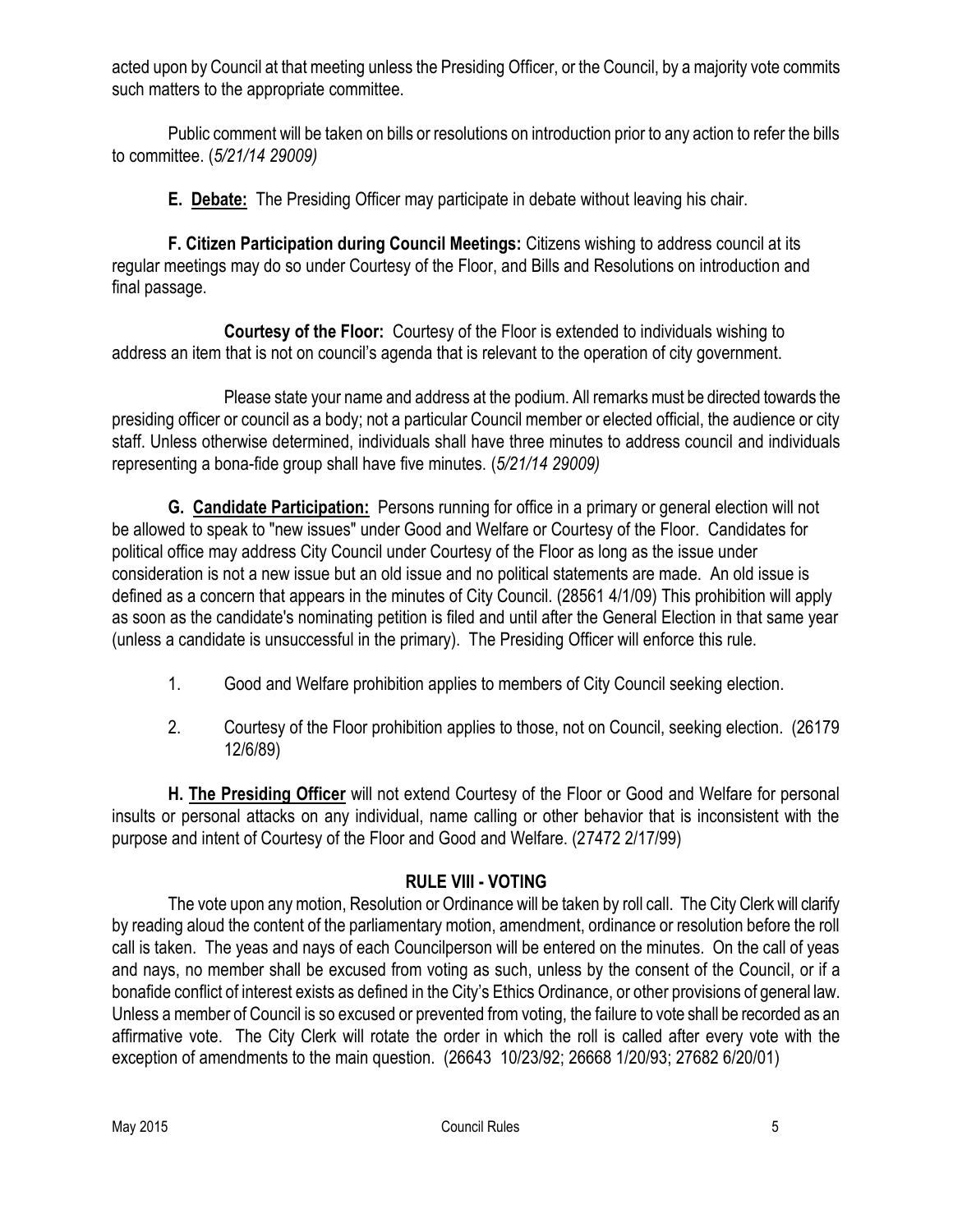## **RULE IX – APPOINTMENTS**

Appointments shall be listed on the agenda under Appointments if they received a recommendation from the Appointments Committee. *The appointments shall be voted on as a group unless the Council President or council requests an appointment to be voted on individually. This* provision shall not apply to the appointment of Department Directors and the Solicitor. (28577 5/6/09; *29009 5/21/14)*

#### **RULE X - TRANSMITTAL TO MAYOR**

A. All Ordinances adopted by the Council will be submitted by the City Clerk to the Mayor within fortyeight (48) hours after Final Passage for his action.

B. All Resolutions adopted by City Council will be forwarded as a courtesy to the Mayor by the City Clerk.

## **RULE XI – COMMITTEES**

**A. Standing Committees:** The following will be the standing committees of City Council:

**Budget and Finance**: All matters pertaining to or falling under the jurisdiction of the Finance Department inclusive of taxes, bonds, capital programs, and strategic financial plans

**Public Safety**: All matters pertaining to or falling under the jurisdiction of Police, Fire, EMS and the Communications Center

**Community and Economic Development**: All matters pertaining to or falling under the jurisdiction of Economic Development, Building Safety, Zoning, Planning, Health, Permits, Redevelopment and Human Relations

**Parks and Recreation**: All matters pertaining to or falling under the jurisdiction of Parks and Recreation and the Environmental Advisory Council

**Public Works**: All matters pertaining to or falling under the jurisdiction of Public Works inclusive of streets, sewer and water systems and plants, engineering, solid waste and maintenance of city facilities (but not including park and recreational outdoor areas)

**Human Resources, Administration and Appointments**: All matters pertaining to Human Resources, information technology, and appointments inclusive of the personnel code, wages and benefits, and appointments to Authorities, Boards and Commissions.

**Rules, Chambers, Intergovernmental Relations and Strategy:** All matters pertaining to the conduct and procedure of the Council of the City of Allentown including the Chambers, office, staff, and matters relating to intergovernmental relations and Council Strategy.

**B. Special Committees:** Special committees may be created from time to time by the president or by Resolution. The duration of a special committee will be no more than six (6) months unless reestablished by Council or the President.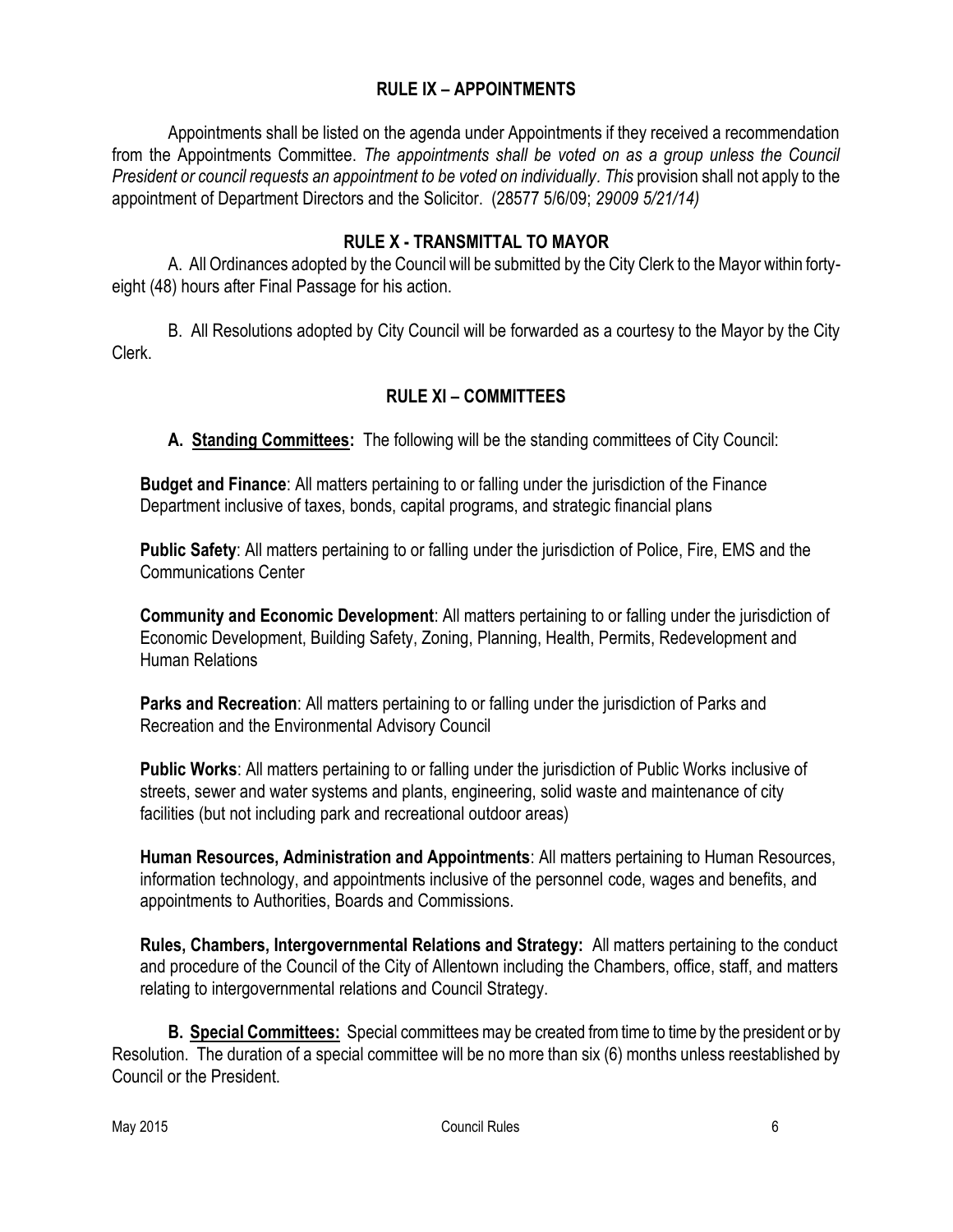**C. Members:** Members of the various committees will be appointed by the President of Council, with the requirement that every committee have exactly three members of council.

**D. The Chairperson:** The Chairs of each committee will be selected by the President of Council with the mandate that every member of Council is required to chair a standing committee and the Council President will serve as chair of the Rules and Chambers Committee along with Vice President. The Council President shall choose the Chairperson of each committee in consultation with members of City Council. Members of Council will inform the committee chairperson in writing of any questions, complaints or other matters brought to their attention by members of the public which pertain to or fall under the jurisdiction of that committee. The Committee Chairperson shall serve as Council's liaison to the bureaus falling under the jurisdiction of the committee. *(28537 1/7/2009)*

**E. Ex Officio Appointments:** The Council President shall appoint ex officio council members to other committees, authorities, boards and commissions after consultation with members of City Council. (29074 4/1/2015)

**F. Recall:** Any matter referred to committee may be sent to the Council for action by the affirmative vote of a majority of the appropriate committee or at any time by the affirmative vote of any four (4) Members of the Council.

## **RULE XII - RECONSIDERATION**

**A. Reconsideration:** A motion to reconsider an Ordinance will be entertained only at the next regular meeting following the one at which a vote was taken on that Ordinance. A Resolution may be reconsidered at the same meeting at which a vote was taken on that Resolution. No second motion to reconsider the motion will be entertained. An Ordinance or Resolution may be reconsidered only once and only at the time stated above.

A motion to reconsider may be made by a member who voted on the prevailing side of the matter to be reconsidered, or by a member who has notified the President of City Council of their intention to be absent and was not present when such a vote was taken. (27391 2/4/98)

**B. Veto:** Following a veto of an Ordinance by the Mayor, Council may reconsider the Ordinance on or after the third day following its return by the Mayor. Council may override the Mayor's veto by passing a Resolution. Said Resolution will require two-thirds votes of Council Members.

## **RULE XIII – PROCEDURE**

When a question is under consideration, no motion will be entertained except for the following motions:

To adjourn The previous question To lay on the table To postpone definitely To postpone indefinitely To commit To amend

These questions have preference in the order given. The first three (3) must be decided without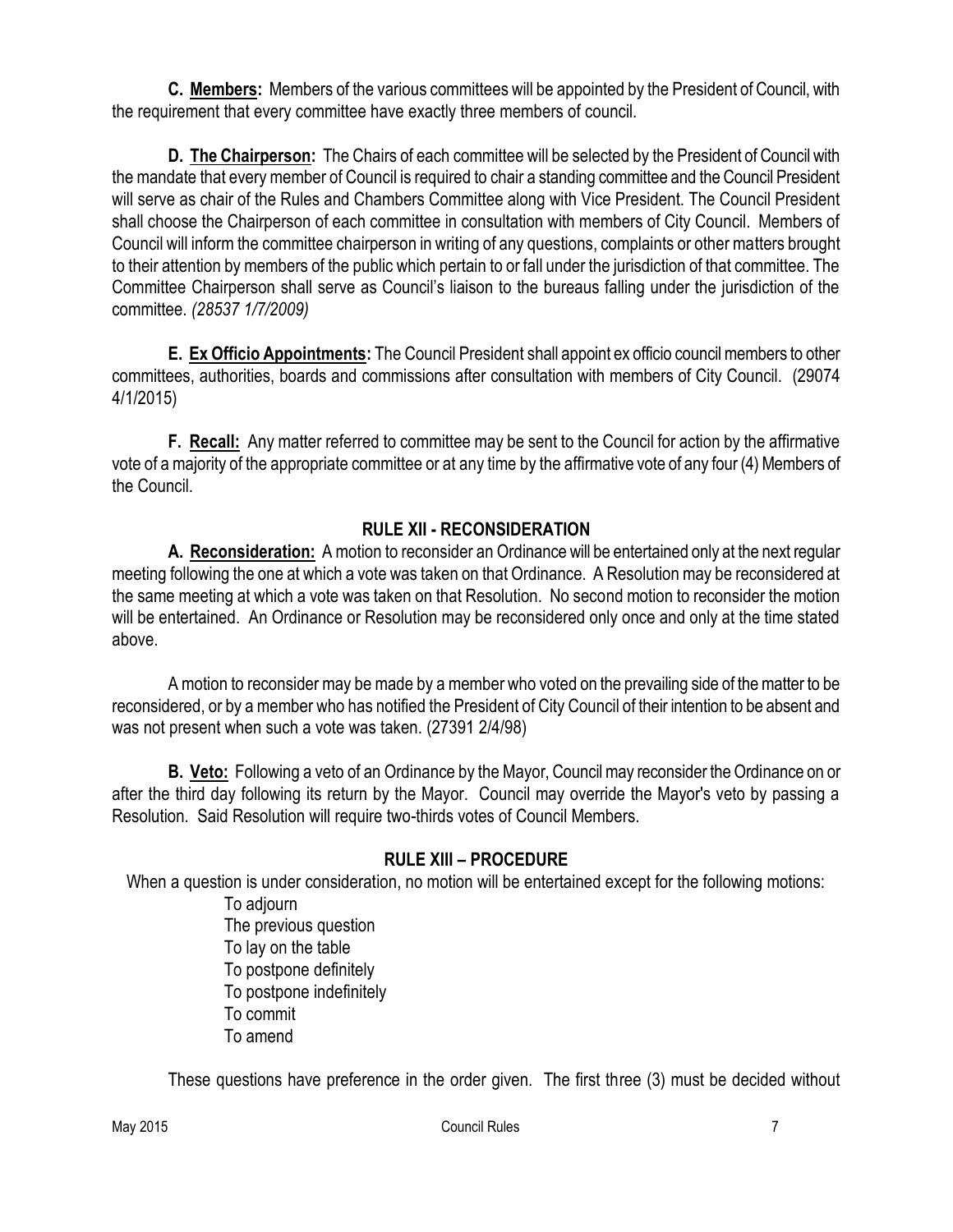debate. A motion to adjourn is always in order except when the main question has been ordered put, when a member has the floor, or during a call for the yeas and nays.

Motions for the previous question, to postpone definitely or commit, will preclude amendment or debate upon the original subject. Motion to postpone will preclude commitment. A motion to postpone indefinitely is debatable and can go fully into the merits of the main question (27039 5/3/95)

# **RULE XIV - RECEIVING REPORTS**

The Presiding Officer at a meeting of Council will direct that a report or communication be received and that this action be noted on the minutes by the Clerk. By direction of the President or vote of Council, a report or communication may be referred to committee or other appropriate body.

## **RULE XV - ROBERT'S RULES OF ORDER**

Robert's Rules of Order will govern the proceedings of the Council on matters not specifically provided for herein.

# **RULE XVI - SUSPENSION OF RULES**

These Rules may be suspended by a majority of the Members of Council present. The suspension of rules will not extend beyond adjournment. No Rule of Council which is also the subject of legislative enactment will be suspended.

## **RULE XVII - AMENDMENTS**

A proposed amendment to these Rules may be presented in writing at a regular meeting of Council held at least two weeks prior to the date when the same is to be fully considered. It will be adopted only by the affirmative vote of four (4) Members of Council.

## **RULE XVIII - ATTENDANCE OF WITNESSES AND PRODUCTION OF BOOKS BEFORE COUNCIL OR COMMITTEE**

Council may compel the attendance of witnesses, and the production of books, papers, and other evidence, at any meeting of the body or any committee thereof. For that purpose, upon affirmative vote of a majority of Council, subpoenas may be issued, signed by the President of Council, in any pending case of inquiry or investigation. The subpoenas may be served and executed in any part of this Commonwealth. Any Member of Council or the City Clerk will have the power to administer oaths to such witnesses. No person outside of such City, subpoenaed as aforesaid, will be required to respond to the same until he has been furnished with mileage to and from said City at the mileage reimbursement rate currently in effect for City employees.

# **RULE XX - FILLING OF VACANCIES - COUNCIL, CONTROLLER AND MAYOR**

Vacancies shall be filled according to the requirements of the charter – sections 207, 304 and 405. When a vacancy occurs in the office of Council, Controller or the Mayor, City Council shall immediately advertise the vacancy in a local newspaper, on the City's website and notify the political party of the person who left office that Council will be accepting applications to fill the vacant position. Applications shall consist of a resume and a statement stating the reasons the applicant will bring value to the City as a Councilperson, Mayor or City Controller. Applications shall be received no later than fourteen days after the effective date of the vacancy.

The applications shall be reviewed by the President or Acting President of Council to make sure